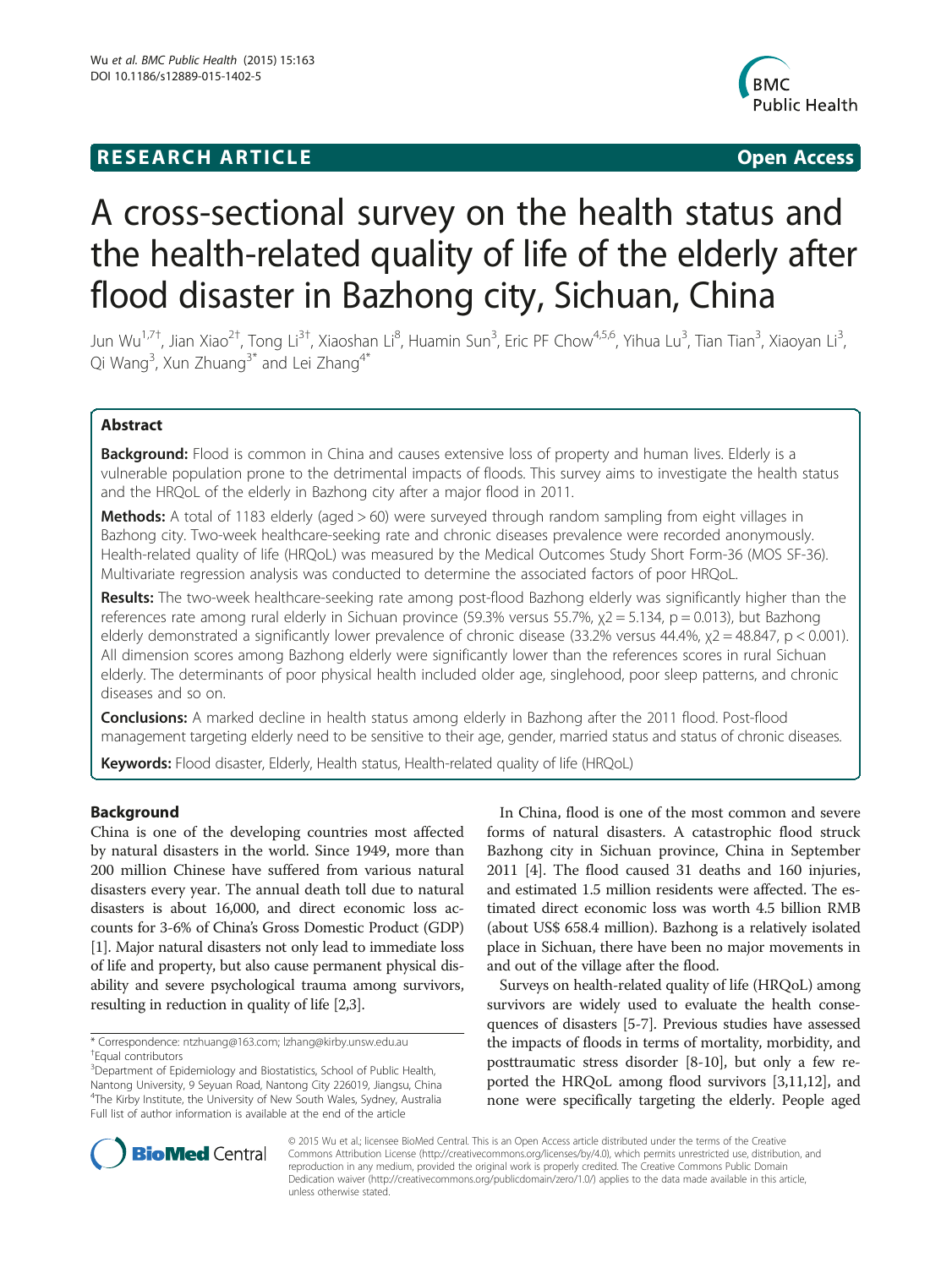over 60 are a vulnerable population whose life quality is sensitive physical and mental conditions, life styles and environmental changes [[13,14](#page-7-0)]. External traumatic events such as floods could have further detrimental impacts on their life quality. This study aims to provide a timely and thorough assessment of post-disaster HRQoL and the underlying associated factors among elderly in the floodaffected Bazhong, Southwest China.

# **Methods**

Our study method was derived from the 4th national health services survey (2008) and employed a similar methodology. The  $4<sup>th</sup>$  national health services survey is a nationwide standardized survey, which has been conducted by the Chinese Ministry of Health every 5 years. The latest survey was conducted from mid-June to early July in 2008 (prior to the Bazhong flood). A multi-stage stratified random cluster sampling method has been adopted in this survey and Sichuan province was selected. The 4<sup>th</sup> national survey used a household interview method as the main information collection approach. Qualified investigators visited sample households and interviewed all household members. Similar approach was also employed in our current study but only seniors aged >60 were included. Further, questionnaire used in our study was derived based on Family Health Questionnaire as part of the  $4<sup>th</sup>$  national health services survey.

## Study participants

A multistage random sampling was employed to recruit participants from four counties under the jurisdiction of Bazhong in February, 2012. There are only four counties in Bazhong and out of these counties,the eight villages are randomly selected out of the total 188 villages. From each village, we contacted the village administration and random selected 150 elderly people (aged > 60y) based on their demographic records. A total of 1200 elderly people were recruited from eight selected villages. The participants must be over the age of 60, have no cognitive dissonance, consciousness disturbance, significant disorder of physical, mental functions or communication barriers. The participation of the study was voluntary. Since, seventeen refused to participate, the number of valid survey was 1183 (98.6%). All participants had been living in their local villages since the outbreak of the 2011 flood till the day of this survey. In the absence of pre-disaster relevant information in Bazhong, we used health status and HRQoL data of rural elderly in Sichuan province from the 4th national health services survey (2008) as a reference for comparison [\[15,16](#page-7-0)].

# Data collection

Data were collected through face-to-face interviews conducted by trained investigators from the Nantong

University, who received training to identify cognitive difficulties. During the interview, interviewees who cannot communicate consciously were excluded and replaced with a new individual selected from the residence registration list. All personal information of participants was deidentified and recorded anonymously. Three categories of indicators, including socio-demographic characteristics, health status, and HRQoL were collected.

#### Socio-demographic characteristics

Socio-demographic characteristic indicators included age, gender, occupation, level of education, marital status, economic status, living style, tobacco consumption (constant smokers, occasional smokers, and non-smokers), alcohol consumption (constant drinkers, occasional drinkers, and non-drinkers), sleep quality (poor, moderate and good), and family relationship (inharmonious, ordinary, harmonious) were collected.

#### Health status

Measurements on health status included two-week healthcare-seeking rate and chronic disease prevalence. This part of the questionnaire was designed based on the validated 2008 National Health Services Survey in China [[17\]](#page-7-0). The two-week healthcare-seeking rate is defined as the proportion of individuals who have sought for healthcare services in the past two week from the day of the survey. Chronic disease prevalence refers to the proportion of being diagnosed with chronic diseases (including hypertension, gastroenteritis, disc herniation, rheumatoid arthritis, diabetes mellitus and so on) within six-month prior to the survey. All health status indicators were self-reported.

#### Health-related quality of life

HRQoL was measured using the SF-36 health questionnaire [\[18\]](#page-7-0). SF-36 consisted of eight different domains related to quality of life with a total of 36 items: (1) physical functioning (PF, 10 items); (2) role limitations due to physical illness (RP, 4 items); (3) bodily pain (BP, 2 items); (4) general health perceptions (GH, 5 items); (5) vitality (VT, 4 items); (6) social functioning (SF, 2 items); (7) role limitations due to emotional problems (RE, 3 items); and (8) mental health (MH, 5 items). The Physical Component Summary (PCS = PF + RP + BP + GH) and Mental Component Summary ( $MCS = VT +$ SF + RE + MH) were calculated. The score in each domain of the SF-36 was linearly transformed in to a standard score, ranging from 0 to100, with a higher score reflecting better self-perceived health [\[18](#page-7-0)]. SF-36 has been previously validated to be a reliable survey for elderly in China [[19,20\]](#page-7-0).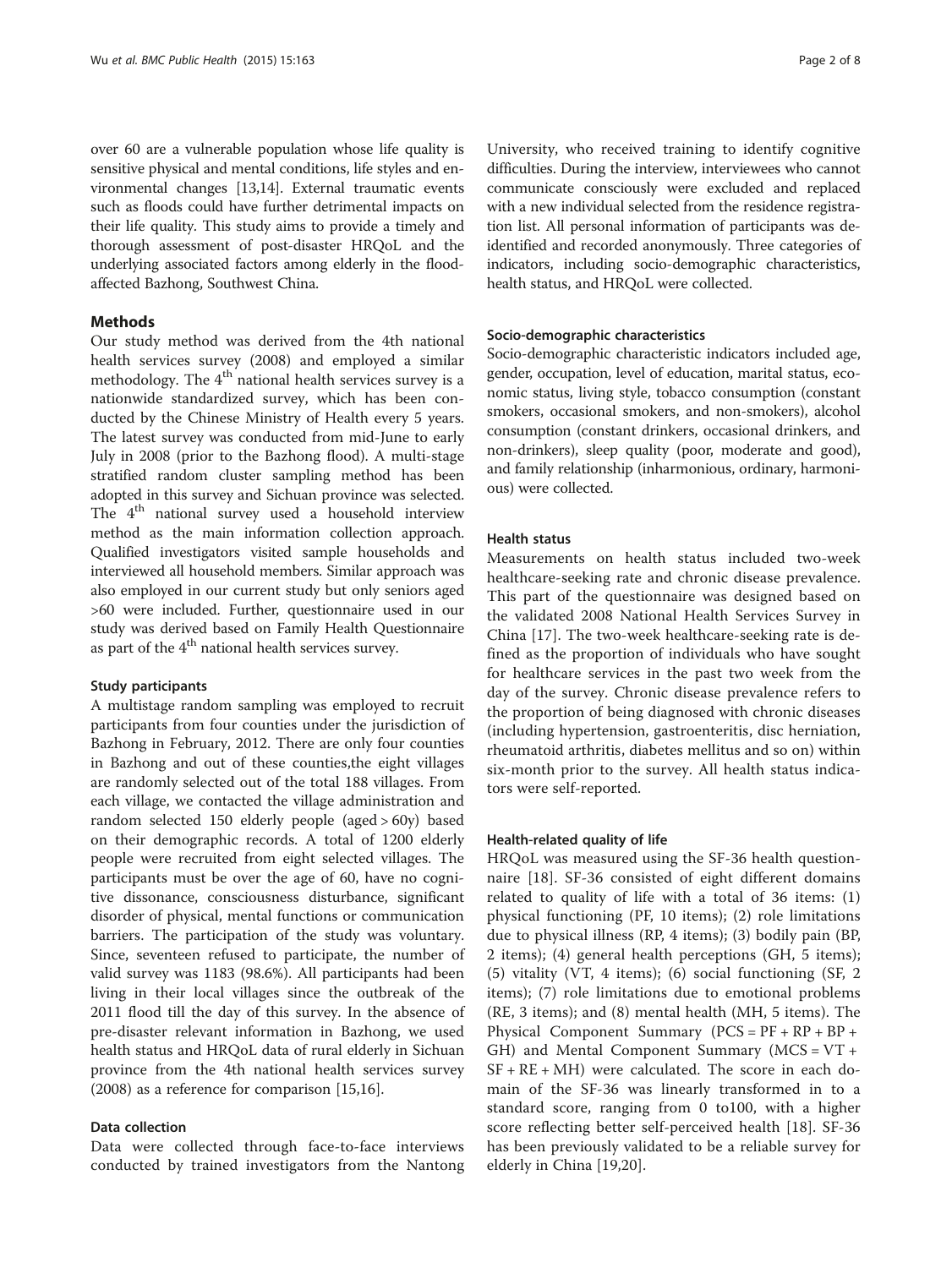#### Statistical analysis

Chi-square test was used to compare prevalence rates. HRQoL scores of study subjects and the reference group (rural Sichuan elderly [\[15,16](#page-7-0)]) were compared using nonparametric Mann–Whitney test. HRQoL score with standardized Z-statistics ≤ −1.0 was considered as "poor HRQoL" [\[21,22](#page-7-0)]; otherwise it is considered as "good HRQoL". Univariate logistic regression analysis was conducted to assess the independent association between the HRQoL score and participants'socio-demographic characteristics, factors with  $p < 0.1$  were included in multivariate logistic regression. Dependent variable was poor HRQoL. Non-parametric Spearman correlation analysis was applied to examine the relationship between PCS and MCS scores. All data were analyzed using the Statistical Package for Social Sciences (SPSS) version 17.0.

# Ethical considerations

This study was reviewed and approved by the Human Research Ethics Committee of the Nantong University, Jiangsu Province, China. The objectives and the procedure of the study, and potential risks and benefits of participating in the study were given to potential participants during the recruitment of study subjects. Verbal and written consent procedures were given to the study participants and they had the right to discontinue the survey at any time.

# Results

The mean age of the 1183 participants was  $68.9 \pm$ 7.8 years (range 60–99) and male-to-female ratio was 1.4:1. Of these, 1005 were married (85.0%), but only 275 of whom (27.4%) were living with their spouses at the time of survey. Most of the participants were peasants (79.9%), and received primary education (73.8%) or below. About one-third (36.9%) of the participants regarded their economic status as poor, whereas 52.1% and 11.0% stated 'moderate' and 'good'. Constant smokers and drinker accounted for 50.4% and 48.9% of the sample respectively. Only 36 participants (3.0%) reported inharmonious family relationship (Table 1).

## Health status

The two-week healthcare-seeking rate among post-flood Bazhong elderly (59.3%) was significantly higher ( $\chi$ 2 = 5.134,  $p = 0.013$ ) in comparison with the rural Sichuan elderly (55.7%). Notably, acute upper respiratory tract infection accounts for 52.0% of the reported disease cases among Bazhong elderly. However, post-flood Bazhong elderly demonstrated a significantly lower prevalence of chronic disease than the reference group (33.2% versus 44.4%,  $\chi$ 2 = 48.847,  $p$  < 0.001).

# Table 1 Socio-demographic characteristics for subjects included in analysis

| Demographic characteristics | Number (Percent, %) |
|-----------------------------|---------------------|
| Age (years)                 |                     |
| 60-79                       | 1043 (88.2)         |
| 80-99                       | 140 (11.8)          |
| Sex                         |                     |
| Male                        | 696 (58.8)          |
| Female                      | 487 (41.2)          |
| <b>Vocation</b>             |                     |
| Farmer                      | 945 (79.9)          |
| No farmer                   | 238 (20.1)          |
| <b>Years of Education</b>   |                     |
| $0 - 6$                     | 873 (73.8)          |
| $7-9$                       | 260 (22.0)          |
| 10 or over                  | 50 (4.2)            |
| <b>Marital Status</b>       |                     |
| Singlehood                  | 178 (15.1)          |
| Married                     | 1005 (85.0)         |
| <b>Economic Status</b>      |                     |
| Poor                        | 437 (36.9)          |
| Moderate                    | 61 (52.1)           |
| Good                        | 130 (11.0)          |
| <b>Tobacco Consumption</b>  |                     |
| Constant Smokers            | 596 (50.4)          |
| Occasional Smokers          | 298 (25.2)          |
| Non-smokers                 | 289 (24.4)          |
| <b>Alcohol Consumption</b>  |                     |
| Constant drinkers           | 579 (48.9)          |
| Occasional drinkers         | 404 (34.2)          |
| Nondrinkers                 | 200 (16.9)          |
| <b>Family Relationship</b>  |                     |
| Inharmonious                | 36(3.0)             |
| Ordinary                    | 331 (28.0)          |
| Harmonious                  | 816 (69.0)          |

## Health-related quality of life

The overall median HRQoL score was 64.5 (IQR: 53.3- 74.2), whereas the respective summary scores for the overall physical health (PCS) and mental health (MCS) were 64.2 (51.2-75.3) and 64.9 (53.1-77.1). The score of bodily pain was the highest (78.8 [61.3-93.8]), followed by role limitations due to emotional problems (76.7 [43.3-100.0]) and social functioning (76.3 [58.8-92.5]). The median score of physical functioning, role limitations due to physical health problems, mental health and vitality scores were 62.5 (48.5-79.0), 62.5 (35.0-87.5), 62.0 (48.0-78.0) and 59.0 (47.0-73.0), respectively. The general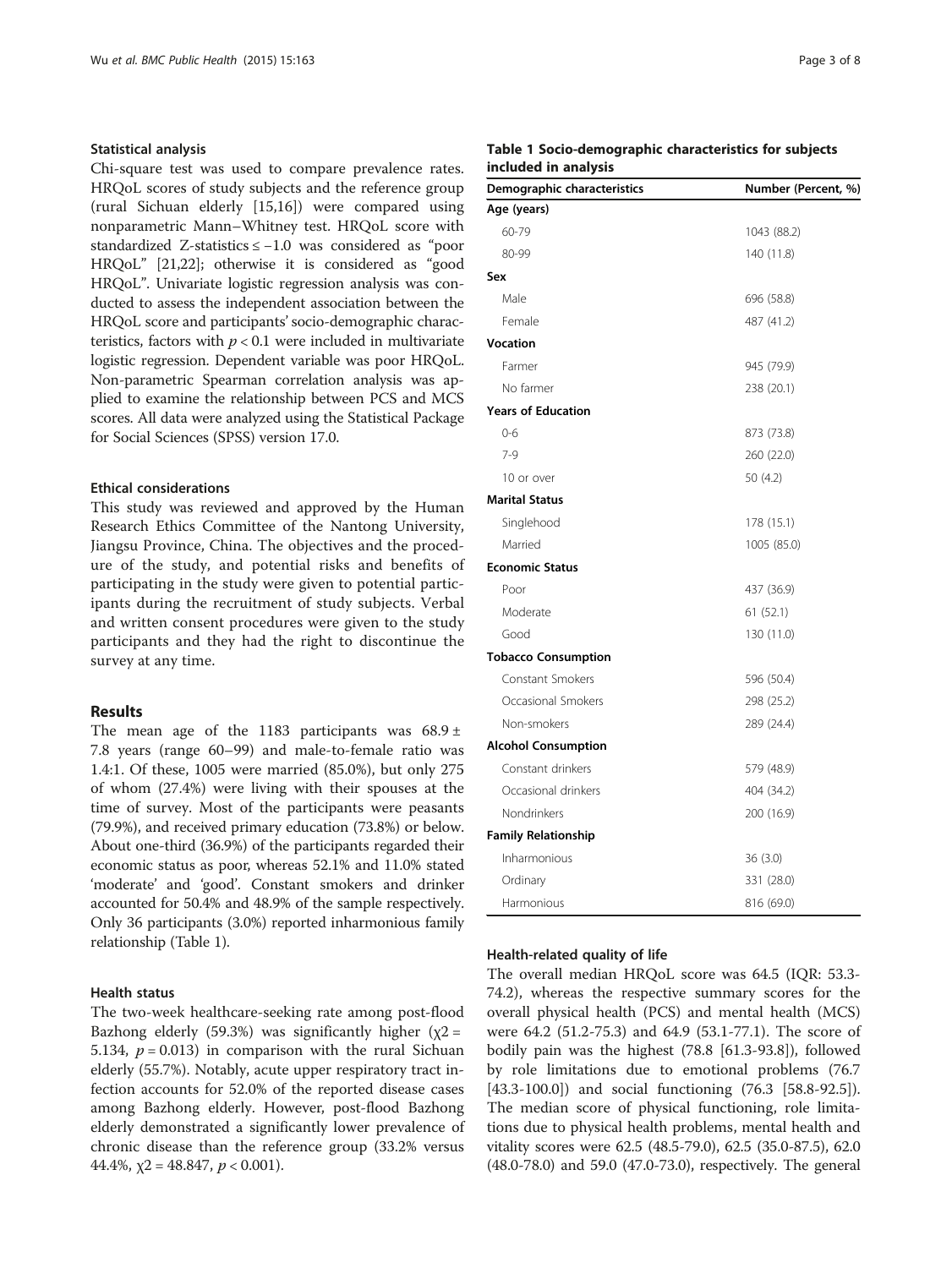health perceptions has the lowest score (57.0 [46.5-67.5]). Notably, all dimension scores among Bazhong elderly were significantly lower than the rural elderly in Sichuan (Figure 1). Multivariate regression analysis showed that poor physical conditions was associated with older age, singlehood, poor sleep patterns, chronic diseases, being hospitalized in the past year and living alone (Table [2\)](#page-4-0). In addition to these factors, being female and being sick in the past two weeks also significantly associated with poor mental health. Correlations between physical and mental health were significantly in both genders (Spearman, Male:  $r = 0.612$ ,  $p < 0.001$ ; female:  $r = 0.600$ ,  $p < 0.001$ , respectively; Figure [2\)](#page-6-0).

# **Discussion**

This is the first study that investigates post-flood health status and HRQoL for elderly in China. Our results indicated that health status and HRQoL among the postflood Bazhong elderly were significantly poorer than that of the rural elderly in Sichuan province, suggesting significant negative impacts of flood among the studied participants. This result was consistent with findings among the broader general population in other Chinese city and Korea [\[5,11\]](#page-7-0). Older age, singlehood, poor sleep patterns, chronic diseases, being hospitalized in the past year, living alone, being female and being sick in the past two weeks were significantly associated with poor HRQoL.

Flood may have increased both acute disease morbidities and hospitalization rate, which are significantly contributed to individuals' poor quality of life. Floods are known to increase incidence of endemic infectious diseases, such as malaria and diarrhea [\[23\]](#page-7-0). Surveys in China conducted among non-elderly population also showed that the rate of infectious disease morbidity also increased after the floods [\[24,25\]](#page-7-0). Consistent with this, the high rate of twoweek healthcare-seeking in Bazhong elderly might attribute to polluted drinking water, deterioration of living conditions, and difficulties in accessing medical services caused by the flood [[23,24](#page-7-0)]. The frequently reported acute upper respiratory syndrome might be also associated with the emergence of acute infectious diseases. Acute symptoms may mainly contribute to the post-flood healthcareseeking behavior than other chronic diseases. However, chronic diseases may lead to lingering physical pains and generate substantial psychological pressure and emotional instability due to long-term and expensive medical treatments [\[26,27](#page-7-0)].

Our study reported lower HRQoL scores among elderly than the reference Sichuan province and other parts of China [\[28](#page-7-0)]. Flood has greater detrimental impacts on female and single elderly [[29](#page-7-0),[30](#page-7-0)]. The higher HRQoL score among male elderly in this survey may attribute to a number of reasons. First, men usually have a better physical and physiological conditions than women; and hence they are more adaptive to deteriorating living environment [\[31](#page-7-0)]. Second, women are found to react more negatively to the same traumatic events compared with men. Yilmaz et.al., investigated 393 female and 328 male in Kocaeli after the 1999 Izmit earthquake in Turkey. The study indicated that female participants experienced a greater emotional stress and trauma than male participants [\[32\]](#page-7-0). In addition, a review paper showed that female were more likely to develop post-traumatic stress disorder (PTSD), especially chronic PTSD, than male [[33\]](#page-7-0). Married couples are more resistant to the negative impacts of flood. The fact that the HRQoL score of the married subjects was significantly higher than that of the single elderly indicated that daily care and mutual emotional support between spouses are beneficial to both their physical and mental health [[34](#page-7-0)].

Mental and physical conditions are significantly correlated in both genders among post-flood elderly. Compromised physical conditions caused by the flood-induced diseases and the restraints of activities, may lead to

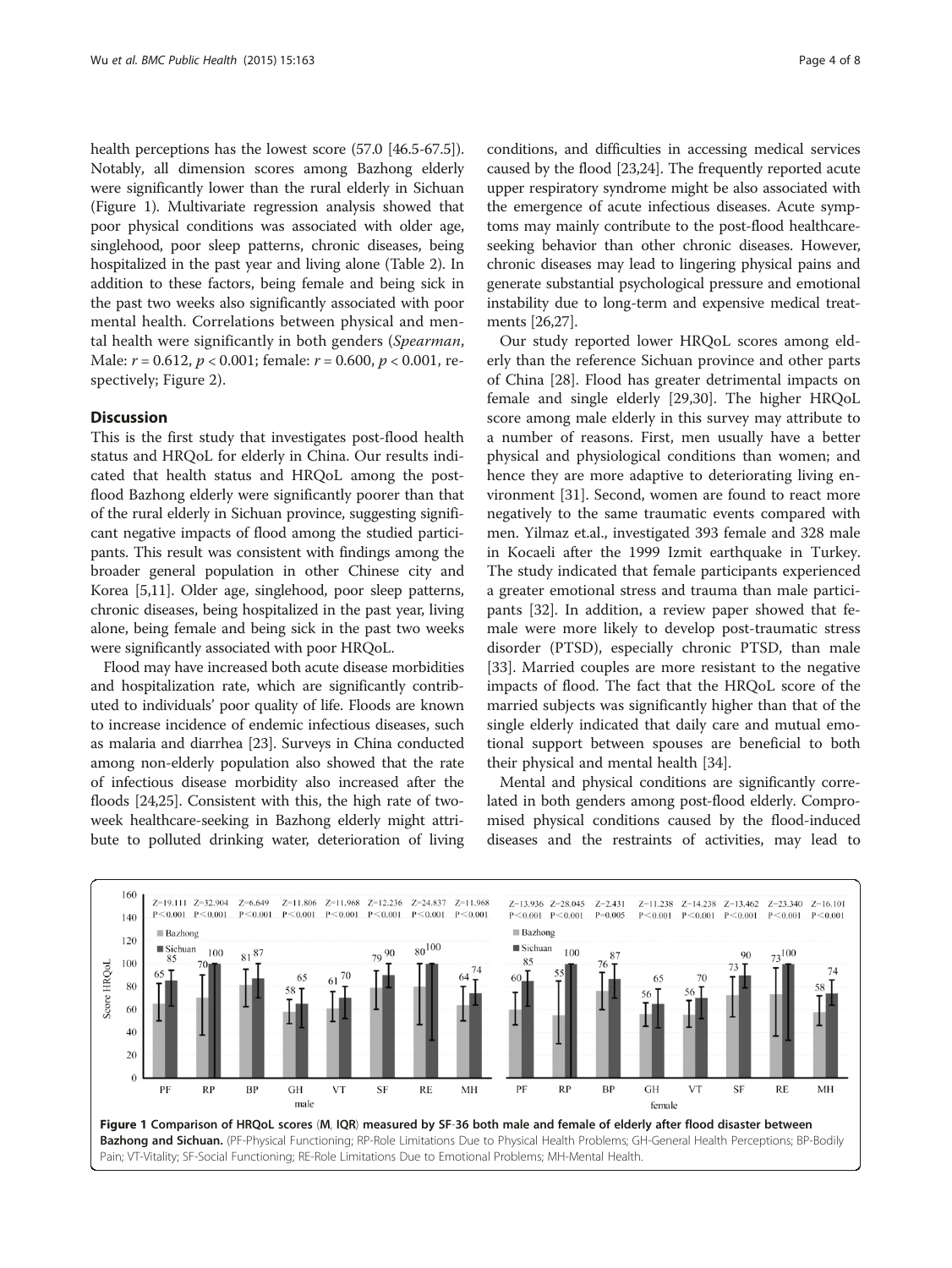|                            | <b>Physical Component Summary (PCS)</b> |                     |                    |                       | <b>Mental Component Summary (MCS)</b> |                  |                     |                    |                       |                    |
|----------------------------|-----------------------------------------|---------------------|--------------------|-----------------------|---------------------------------------|------------------|---------------------|--------------------|-----------------------|--------------------|
|                            | Median (IQR)                            | Univariate analysis |                    | Multivariate analysis |                                       | Median (IQR)     | Univariate analysis |                    | Multivariate analysis |                    |
|                            |                                         | OR                  | 95% CI             | OR                    | 95% CI                                |                  | OR                  | 95% CI             | OR                    | 95% CI             |
| Age (years)                |                                         |                     |                    |                       |                                       |                  |                     |                    |                       |                    |
| 60-79                      | 65.7 (52.5-76.1)                        | $\mathbf{1}$        |                    | 1                     |                                       | 65.9 (54.7-78.2) | $\mathbf{1}$        |                    | 1                     |                    |
| 80-99                      | 54.8 (42.2-68.9)                        | 2.825 <sup>c</sup>  | $1.909 - 4.181$    | 2.331 <sup>c</sup>    | $1.535 \sim 3.539$                    | 53.4 (42.8-65.6) | 2.932 <sup>c</sup>  | $1.96 \sim 4.368$  | 2.536 <sup>c</sup>    | $1.610 \sim 3.994$ |
| Sex                        |                                         |                     |                    |                       |                                       |                  |                     |                    |                       |                    |
| Male                       | 66.4 (52.7-77.4)                        | $\mathbf{1}$        |                    |                       |                                       | 67.2 (56.5-79.3) | $\mathbf{1}$        |                    | 1                     |                    |
| Female                     | 61.2 (48.6-72.9)                        | $1.540^{b}$         | $1.135 \sim 2.090$ |                       |                                       | 61.0 (49.7-73.1) | 1.906 <sup>c</sup>  | $1.39 \sim 2.615$  | $1.754^b$             | $1.232 \sim 2.499$ |
| Vocation                   |                                         |                     |                    |                       |                                       |                  |                     |                    |                       |                    |
| Farmer                     | 64.4 (51.2-75.1)                        | $\mathbf{1}$        |                    |                       |                                       | 64.9 (53.4-77.4) | $\overline{1}$      |                    |                       |                    |
| No farmer                  | 63.6 (51.0-76.2)                        | 1.067               | $0.734 \sim 1.552$ |                       |                                       | 64.9 (52.1-76.2) | 1.073               | $0.729 \sim 1.578$ |                       |                    |
| <b>Years of Education</b>  |                                         |                     |                    |                       |                                       |                  |                     |                    |                       |                    |
| $0 - 6$                    | 63.0 (49.8-74.5)                        | $\mathbf{1}$        |                    |                       |                                       | 63.9 (52.5-75.9) | $\mathbf{1}$        |                    |                       |                    |
| $7 - 9$                    | 67.8 (54.4-76.7)                        | 0.681               | $0.457 \sim 1.015$ |                       |                                       | 67.8 (54.0-79.2) | 0.944               | $0.644 \sim 1.383$ |                       |                    |
| 10 or over                 | 69.2 (54.2-76.5)                        | 0.862               | $0.397 - 1.872$    |                       |                                       | 69.2 (57.5-79.3) | 0.451               | $0.160 \sim 1.274$ |                       |                    |
| <b>Marital Status</b>      |                                         |                     |                    |                       |                                       |                  |                     |                    |                       |                    |
| Singlehood                 | 52.8 (40.8-65.8)                        | $\mathbf{1}$        |                    | $\overline{1}$        |                                       | 51.2 (39.7-61.9) | $\mathbf{1}$        |                    | $\mathbf{1}$          |                    |
| Married                    | 66.2 (53.4-76.6)                        | 0.308 <sup>c</sup>  | $0.215 \sim 0.440$ | $0.403$ <sup>c</sup>  | $0.276 \sim 0.590$                    | 66.9 (56.3-78.9) | $0.174$ $c$         | $0.122 \sim 0.249$ | 0.225 <sup>c</sup>    | $0.152 \sim 0.333$ |
| <b>Economic Status</b>     |                                         |                     |                    |                       |                                       |                  |                     |                    |                       |                    |
| Poor                       | 63.0 (49.5-74.8)                        | $\mathbf{1}$        |                    |                       |                                       | 61.9 (51.1-75.4) | $\mathbf{1}$        |                    |                       |                    |
| Moderate                   | 65.2 (52.5-76.6)                        | 0.821               | $0.594 \sim 1.136$ |                       |                                       | 65.9 (54.4-78.9) | 0.725               | $0.519 - 1.013$    |                       |                    |
| Good                       | 61.3 (51.0-71.5)                        | 0.895               | $0.533 \sim 1.503$ |                       |                                       | 67.4 (55.1-75.9) | 0.873               | $0.516 \sim 1.479$ |                       |                    |
| <b>Tobacco Consumption</b> |                                         |                     |                    |                       |                                       |                  |                     |                    |                       |                    |
| Constant Smokers           | 64.0 (50.5-74.6)                        | $\mathbf{1}$        |                    |                       |                                       | 64.4 (51.3-75.8) | $\overline{1}$      |                    |                       |                    |
| Occasional Smokers         | 63.8 (50.1-75.7)                        | 0.904               | $0.629 \sim 1.298$ |                       |                                       | 63.9 (53.5-76.9) | 0.954               | $0.659 \sim 1.381$ |                       |                    |
| Non-smokers                | 66.0 (54.0-76.6)                        | 0.589 <sup>c</sup>  | $0.391 - 0.886$    |                       |                                       | 67.6 (56.1-79.9) | $0.568^{\circ}$     | $0.370 \sim 0.872$ |                       |                    |
| <b>Alcohol Consumption</b> |                                         |                     |                    |                       |                                       |                  |                     |                    |                       |                    |
| Constant drinkers          | 63.6 (49.8-74.5)                        | $\mathbf{1}$        |                    |                       |                                       | 63.4 (52.3-74.6) | $\mathbf{1}$        |                    |                       |                    |
| Occasional drinkers        | 65.8 (52.5-76.8)                        | 0.742               | $0.527 \sim 1.044$ |                       |                                       | 67.3 (53.9-80.1) | 0.907               | $0.642 \sim 1.281$ |                       |                    |
| Nondrinkers                | 63.6 (52.2-75.4)                        | 0.651               | $0.413 \sim 1.026$ |                       |                                       | 65.0 (54.5-77.3) | 0.669               | $0.415 \sim 1.080$ |                       |                    |
| <b>Family Relationship</b> |                                         |                     |                    |                       |                                       |                  |                     |                    |                       |                    |
| Inharmonious               | 56.4 (44.5-67.4)                        | $\mathbf{1}$        |                    |                       |                                       | 64.6 (53.3-73.8) | $\mathbf{1}$        |                    |                       |                    |
| Ordinary                   | 64.2 (51.5-73.7)                        | 0.651               | $0.291 \sim 1.456$ |                       |                                       | 63.4 (51.1-74.8) | 1.486               | $0.556 \sim 3.972$ |                       |                    |

# <span id="page-4-0"></span>Table 2 Logistic regression analysis of determinants of poor health-related quality of life in elderly after flood disaster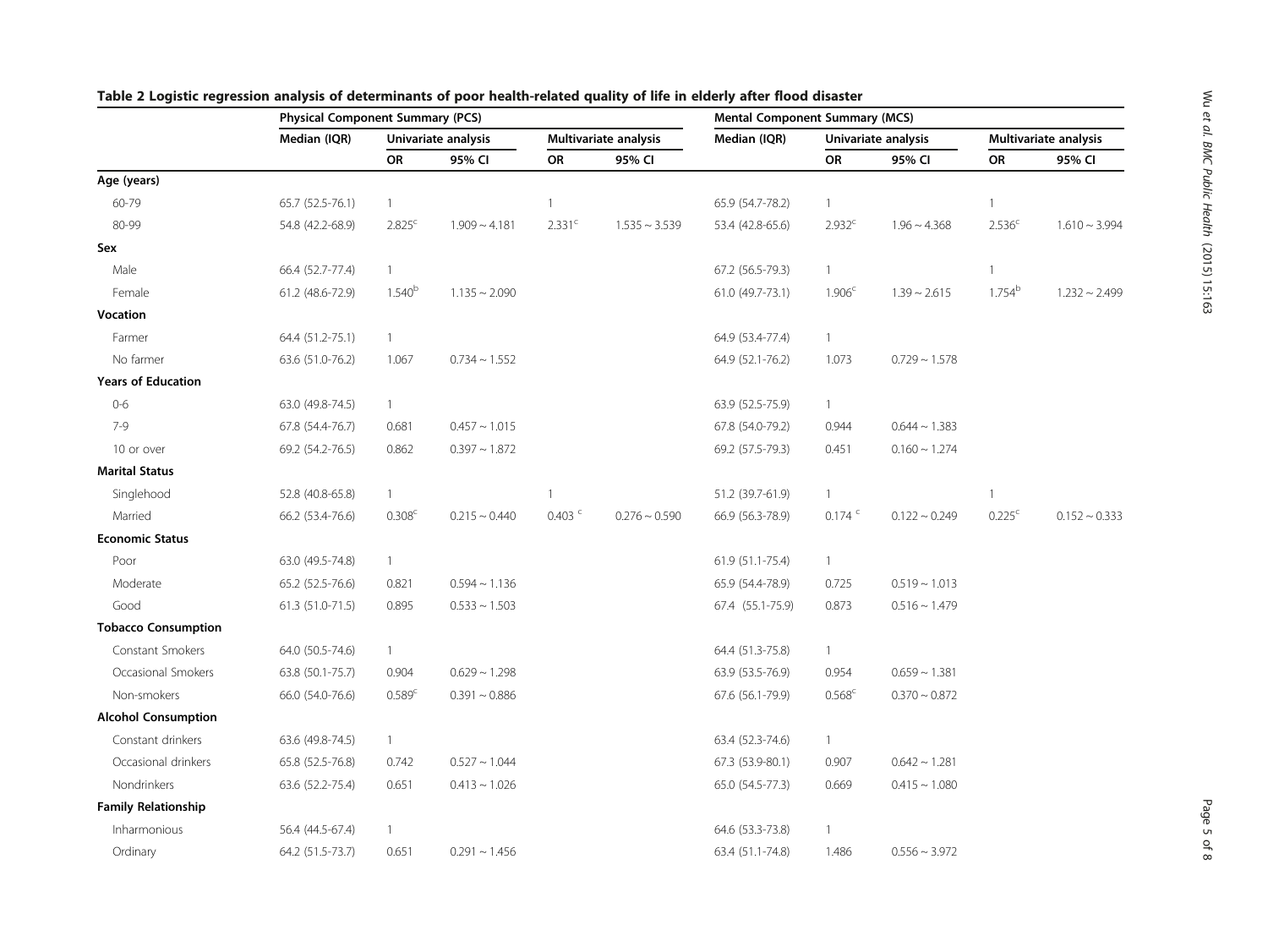| Harmonious                        | 64.5 (51.4-76.2) | 0.579              | $0.266 \sim 1.259$ |                      |                    | 65.2 (53.9-78.1) | 1.027                | $0.392 \sim 2.696$ |                    |                    |
|-----------------------------------|------------------|--------------------|--------------------|----------------------|--------------------|------------------|----------------------|--------------------|--------------------|--------------------|
| Sleep patterns                    |                  |                    |                    |                      |                    |                  |                      |                    |                    |                    |
| Poor                              | 56.5 (42.0-71.1) |                    |                    |                      |                    | 56.9 (42.8-67.1) |                      |                    |                    |                    |
| Moderate                          | 65.7 (52.7-75.6) | 0.383c             | $0.266 \sim 0.553$ | 0.456 <sup>c</sup>   | $0.310 \sim 0.670$ | 66.8 (54.9-77.9) | 0.322 <sup>c</sup>   | $0.221 \sim 0.469$ | 0.442              | $0.291 - 0.672$    |
| Good                              | 66.3 (53.6-77.9) | 0.336 <sup>c</sup> | $0.224 \sim 0.506$ | 0.393 <sup>c</sup>   | $0.256 \sim 0.603$ | 66.5 (55.5-79.7) | 0.285 <sup>c</sup>   | $0.187 \sim 0.434$ | $0.368^{\circ}$    | $0.231 - 0.586$    |
| <b>Illnesses within Two Weeks</b> |                  |                    |                    |                      |                    |                  |                      |                    |                    |                    |
| Yes                               | 59.5 (45.7-73.0) |                    |                    |                      |                    | 59.4 (43.1-70.8) |                      |                    |                    |                    |
| No                                | 65.8 (53.1-76.5) | 0.523 <sup>c</sup> | $0.379 \sim 0.722$ |                      |                    | 66.6 (55.1-78.6) | 0.290 <sup>c</sup>   | $0.209 \sim 0.401$ | $0.392^{\circ}$    | $0.265 \sim 0.578$ |
| <b>Chronic Disease</b>            |                  |                    |                    |                      |                    |                  |                      |                    |                    |                    |
| Yes                               | 57.9 (43.8-72.6) |                    |                    |                      |                    | 55.9 (44.8-66.5) |                      |                    |                    |                    |
| No                                | 65.5 (52.7-76.5) | $0.465^{\circ}$    | $0.333 \sim 0.649$ | 0.606 <sup>b</sup>   | $0.416 \sim 0.884$ | 67.1 (56.0-78.8) | 0.339 <sup>c</sup>   | $0.243 \sim 0.474$ | $0.512^a$          | $0.345 \sim 0.761$ |
| One-year Hospitalized             |                  |                    |                    |                      |                    |                  |                      |                    |                    |                    |
| Yes                               | 57.6 (43.2-72.9) |                    |                    |                      |                    | 54.7 (42.5-69.3) |                      |                    |                    |                    |
| No                                | 64.7 (52.4-75.8) | $0.425^{\circ}$    | $0.289 \sim 0.626$ | $0.597$ <sup>a</sup> | $0.383 \sim 0.931$ | 65.7 (54.5-78.1) | $0.288$ <sup>c</sup> | $0.197 \sim 0.421$ |                    |                    |
| <b>Living Style</b>               |                  |                    |                    |                      |                    |                  |                      |                    |                    |                    |
| Living alone                      | 59.1 (47.2-70.9) |                    |                    |                      |                    | 59.4 (48.5-81.8) |                      |                    |                    |                    |
| Living with descendant            | 63.4 (50.6-74.6) | 0.913              | $0.590 \sim 1.412$ | 0.992                | $0.624 \sim 1.579$ | 64.1 (51.6-75.7) | 0.714                | $0.466 \sim 1.095$ | 0.702              | $0.431 \sim 1.141$ |
| Living with spouse                | 67.9 (56.2-79.3) | 0.365 <sup>c</sup> | $0.209 \sim 0.639$ | $0.475^{\text{a}}$   | $0.264 \sim 0.856$ | 68.1 (59.4-83.2) | 0.273 <sup>c</sup>   | $0.154 \sim 0.483$ | 0.319 <sup>c</sup> | $0.169 \sim 0.603$ |
| $\mathbf{A}$                      |                  |                    |                    |                      |                    |                  |                      |                    |                    |                    |

Table 2 Logistic regression analysis of determinants of poor health-related quality of life in elderly after flood disaster (Continued)

Abbreviations: OR, odds ratio; CI, confidence interval.

 $P < 0.05$ ,  $\frac{b_P}{c} < 0.01$ ,  $\frac{c_P}{c} < 0.001$ .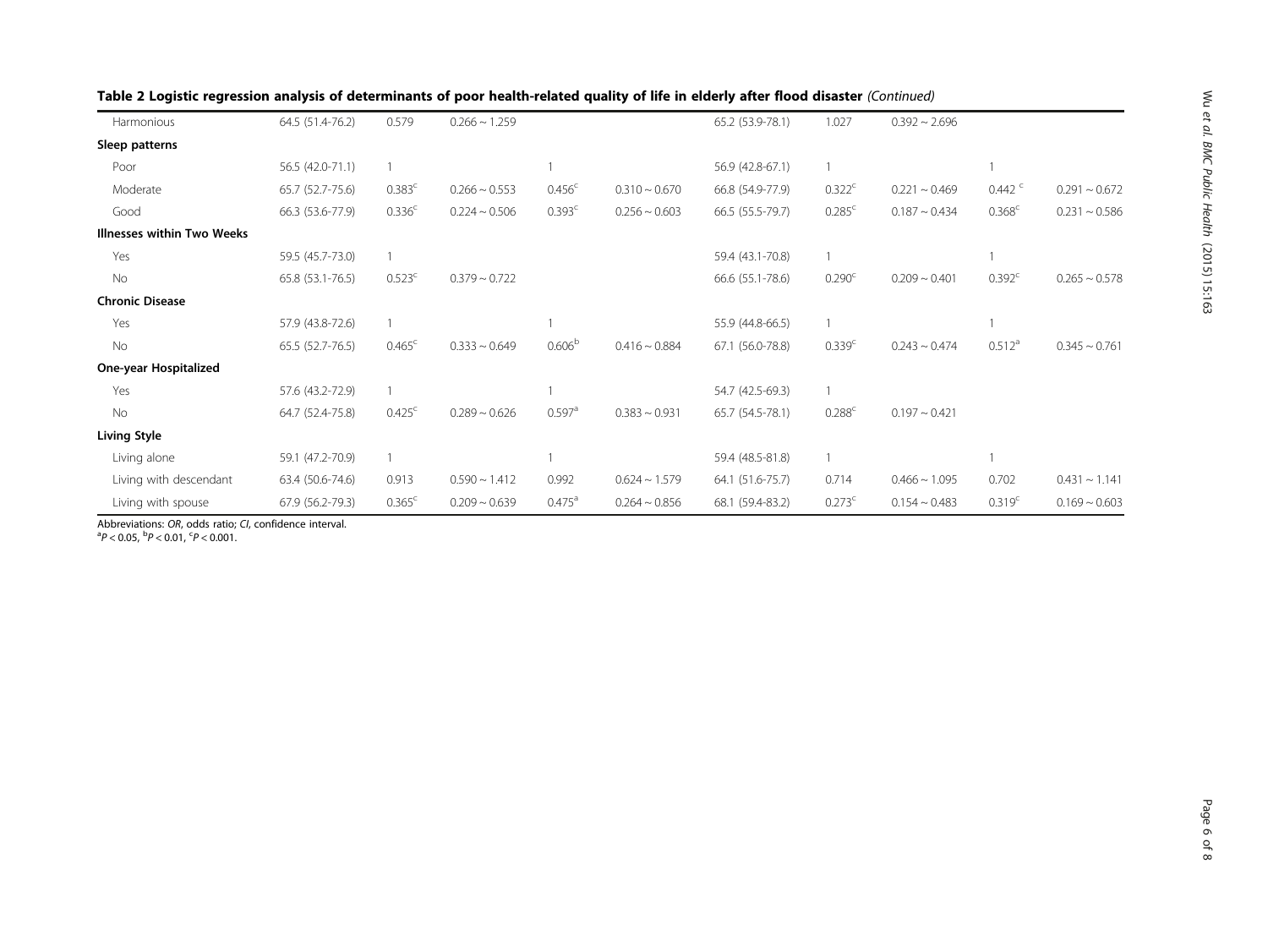<span id="page-6-0"></span>

emotional instabilities and depression, damaging their mental health [\[35\]](#page-7-0). In turn, damaged mental conditions, such as PTSD, would substantially affects victims' daily activities and social interactions, and consequently cause damage in their physical health [\[36](#page-7-0)]. Although the causality between mental and physical conditions cannot be confirmed in this cross-sectional survey, this result implies that due attention should be given to both aspects of physical and mental health when providing healthcare to elderly in flood-affected areas in China.

This study has a number of limitations. First, health status and HRQoL of the participants are not directly comparable before and after the disaster because of the absence of pre-flood information. As a result, relevant data in rural Sichuan elderly residents were adopted for comparison. We acknowledged that demographic characteristics, educational level and poverty rates of Bazhong elderly are comparable to those of rural Sichuan. However, their potential underlying effects on the general health of Bazhong elderly population were not investigated in this study. Second, this study was conducted in a selected flood-affected area in Bazhong city. Due to the differences in economic status and ability of disaster relief, its findings may not be generalized to other flood-affected areas in China. Third, the cross-sectional design of this study prevents us from drawing any causality conclusions.

Study findings suggest a marked decline in health status among elderly in Bazhong after the 2011 flood. The study has important implications to health policy and post-flood management for the elderly in a rural Chinese setting. Although prevention of infectious diseases outbreaks remains the main focus of post-flood management, measures that minimize other detrimental impacts of flood on elderly should also be included. In particular, interventions targeting elderly need to be sensitive to their age, gender and married status. Further resources should be specifically allocated to those diagnosed with chronic diseases and without family support.

## Conclusion

Our study suggested a likely decline in health status among elderly in Bazhong after the 2011 flood. Post-flood management targeting elderly need to be sensitive to their age, gender, married status and status of chronic diseases.

#### Abbreviations

HRQoL: Health-related quality of life; MOS SF-36: Medical Outcomes Study Short Form-36; GDP: Gross Domestic Product; RP: Physical illness; BP: Bodily pain; GH: General health perceptions; VT: Vitality; SF: Social functioning; RE: Role limitations due to emotional problems; MH: Mental health; PCS: Physical Component Summary; MCS: Mental Component Summary; PTSD: Post-traumatic stress disorder.

#### Competing interests

The authors declare that they have no competing interests.

#### Authors' contributions

JW and JX conceived the study, carried out the analysis and prepared the manuscript draft, TL, HMS collected the data and carried out the Medicare linkage and provided critical comments, XSL, EPFC participated in analysis and provided critical comments on the manuscript, TT, YHL participated in the design of the study and provided critical comments on the manuscript. LZ, XZ, TL and QW edited the manuscript and completed the final revisions. All authors read and approved the final manuscript.

#### Authors' information

Xun Zhuang and Lei Zhang are senior authors.

#### Acknowledgments

We thank all participants for their participation in this study.